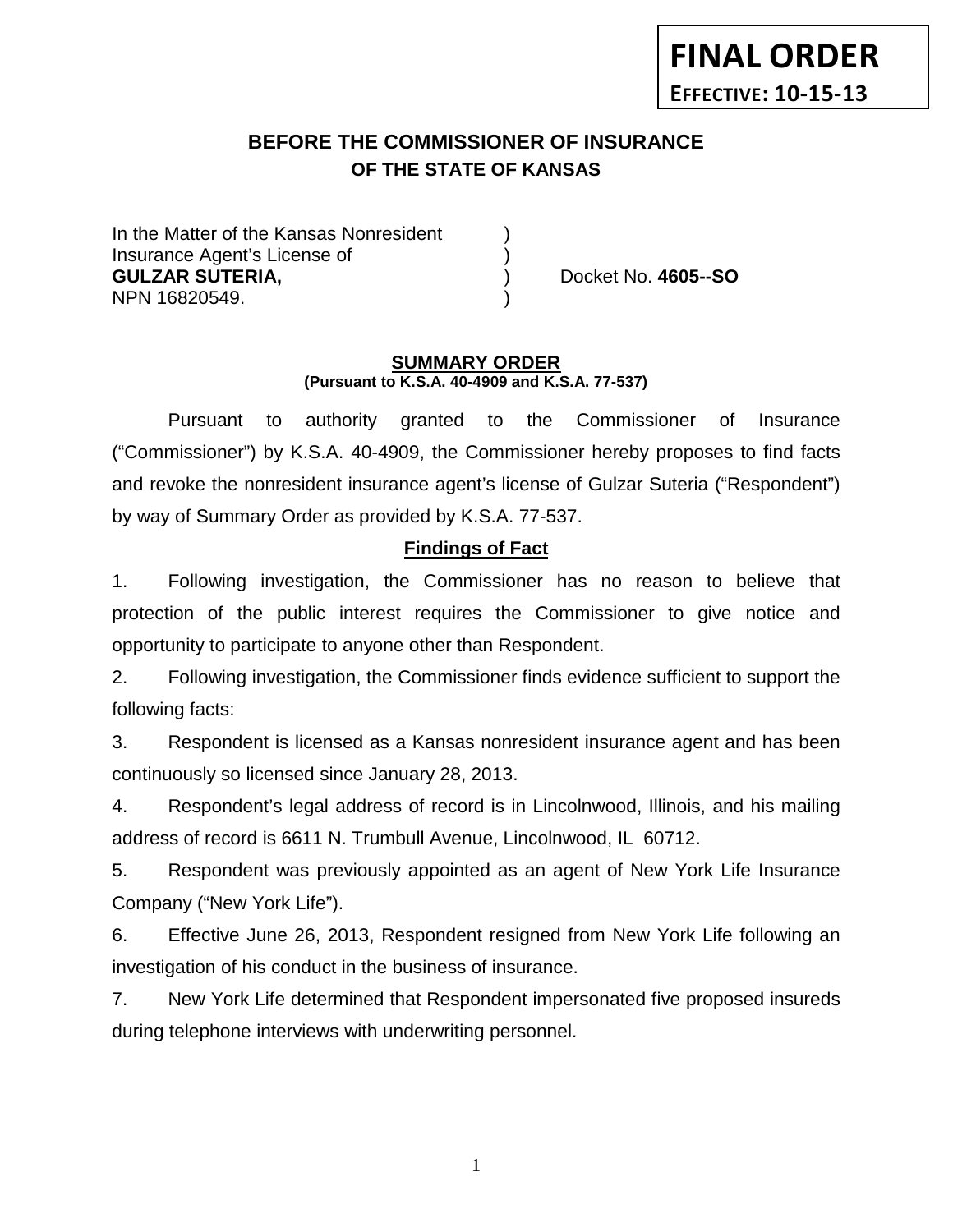8. Respondent admitted in a written statement dated June 18, 2013, that he used both his cell phone and his home phone to place five calls to complete "telephone inspection reports" for applications solicited by another agent.

9. By letter of August 30, 2013, addressed to Respondent at his mailing addresses of record, counsel for KID invited Respondent to reply in writing within 15 business days if he disputed the foregoing facts.

10. To date, Respondent has not replied, and the letter has not been returned; thus the facts are deemed undisputed.

### **Applicable Law**

11. K.S.A. 40-4909(a) provides, in relevant part:

"The commissioner may deny, suspend, revoke or refuse renewal of any license issued under this act if the commissioner finds that the applicant or license holder has:

(2) Violated: (A) Any provision of chapter 40 of the Kansas Statutes Annotated, and amendments thereto, or any rule and regulation promulgated thereunder; . . .

(7) Admitted to or been found to have committed any insurance unfair trade practice or fraud in violation of K.S.A. 40-2404, and amendments thereto.

(8) Used any fraudulent, coercive, or dishonest practice, or demonstrated any incompetence, untrustworthiness or financial irresponsibility in the conduct of business in this state or elsewhere. . .." K.S.A. 2012 Supp. 40- 4909(a)."

12. "Making false or fraudulent statements or representations on or relative to an application for an insurance policy, for the purpose of obtaining a fee, commission, money or other benefit from any insurer, agent, broker or individual" is an unfair insurance trade practice. K.S.A. 2012 Supp. 40-2404(11).

13. In addition, the Commissioner may revoke any license issued under the Insurance Agents Licensing Act if the Commissioner finds that the interests of the insurer or the insurable interests of the public are not properly served under such license. K.S.A. 2012 Supp. 40-4909(b).

14. "Any action taken under this section which affects any license or imposes any administrative penalty shall be taken only after notice and an opportunity for hearing conducted in accordance with the provisions of the Kansas administrative procedures act." K.S.A. 2012 Supp. 40-4909(c).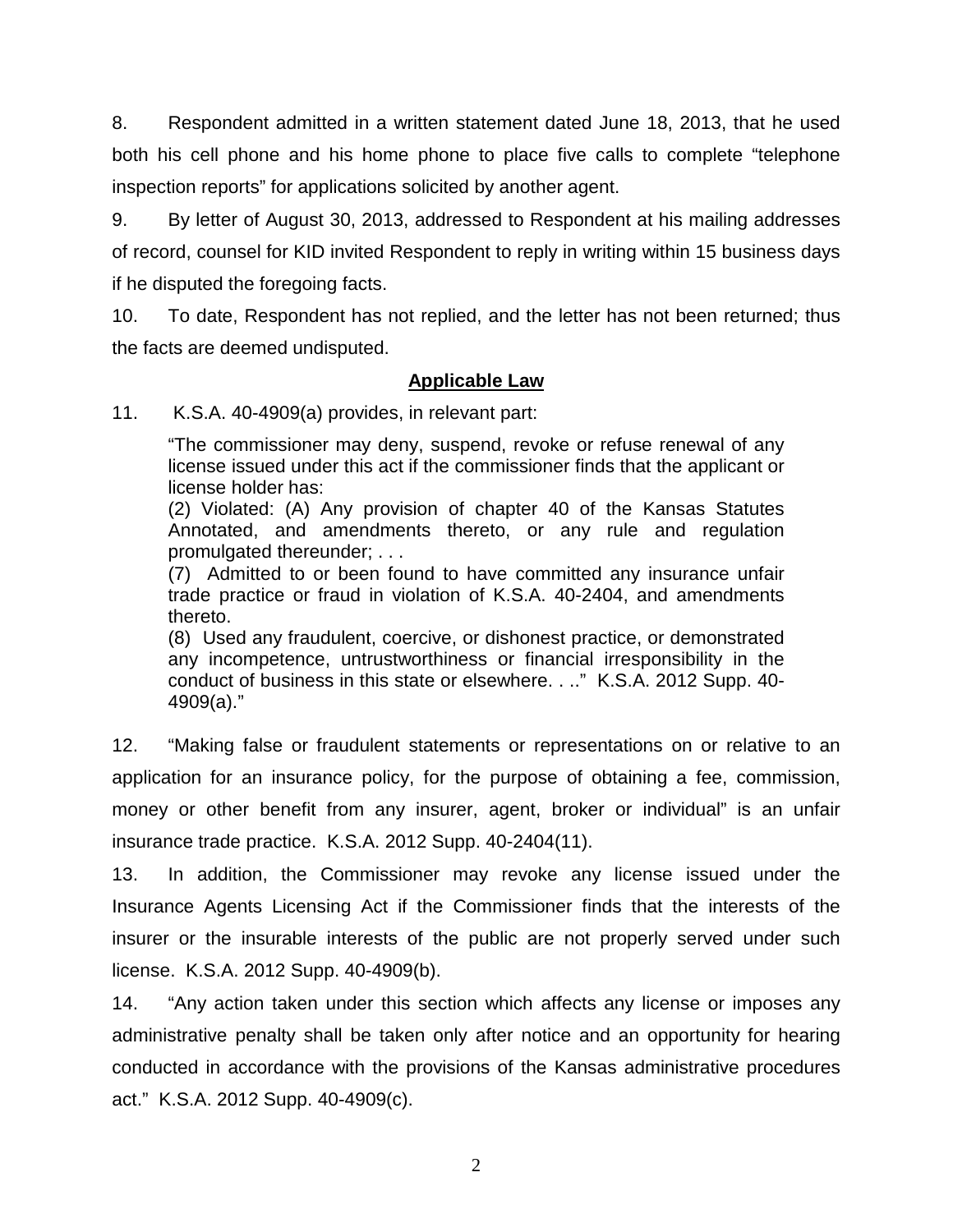15. "Whenever the commissioner imposes any administrative penalty or denies, suspends, revokes or refuses renewal of any license pursuant to subsection (a), any costs incurred as a result of conducting an administrative hearing authorized under the provisions of this section shall be assessed against the person who is the subject of the hearing or any business entity represented by such person who is the party to the matters giving rise to the hearing." K.S.A. 2012 Supp. 40-4909(f).

#### **Conclusions of Law**

16. The Commissioner has jurisdiction over Respondent as well as the subject matter of this proceeding, and such proceeding is held in the public interest.

17. The Commissioner finds that Respondent's license may be revoked pursuant to K.S.A. 40-4909(a)(2)(A) and K.S.A. 40-4909(a)(7) because Respondent has repeatedly committed an insurance unfair trade practice by making false or fraudulent representations relative to applications for insurance for the purpose of obtaining compensation or other benefit.

18. The Commissioner finds that Respondent's license may be revoked pursuant to K.S.A. 40-4909(a)(8) because the same practice constitutes a fraudulent and dishonest practice.

19. The Commissioner thus finds that sufficient grounds exist for the revocation of Respondent's insurance agent license pursuant to K.S.A. 2012 Supp. 40-4909(a).

20. Finally, the Commissioner finds that Respondent's license may be revoked pursuant to K.S.A. 2012 Supp. 40-4909(b) because Respondent's license is not serving the interests of insurers or the insurable interests of the public.

21. Based on the facts and circumstances set forth herein, it appears that the use of summary proceedings in this matter is appropriate, in accordance with the provisions set forth in K.S.A. 77-537(a), in that the use of summary proceedings does not violate any provision of the law, the protection of the public interest does not require the KID to give notice and opportunity to participate to persons other than Respondent, and after investigation, KID believes in good faith that the allegations will be supported to the applicable standard of proof.

3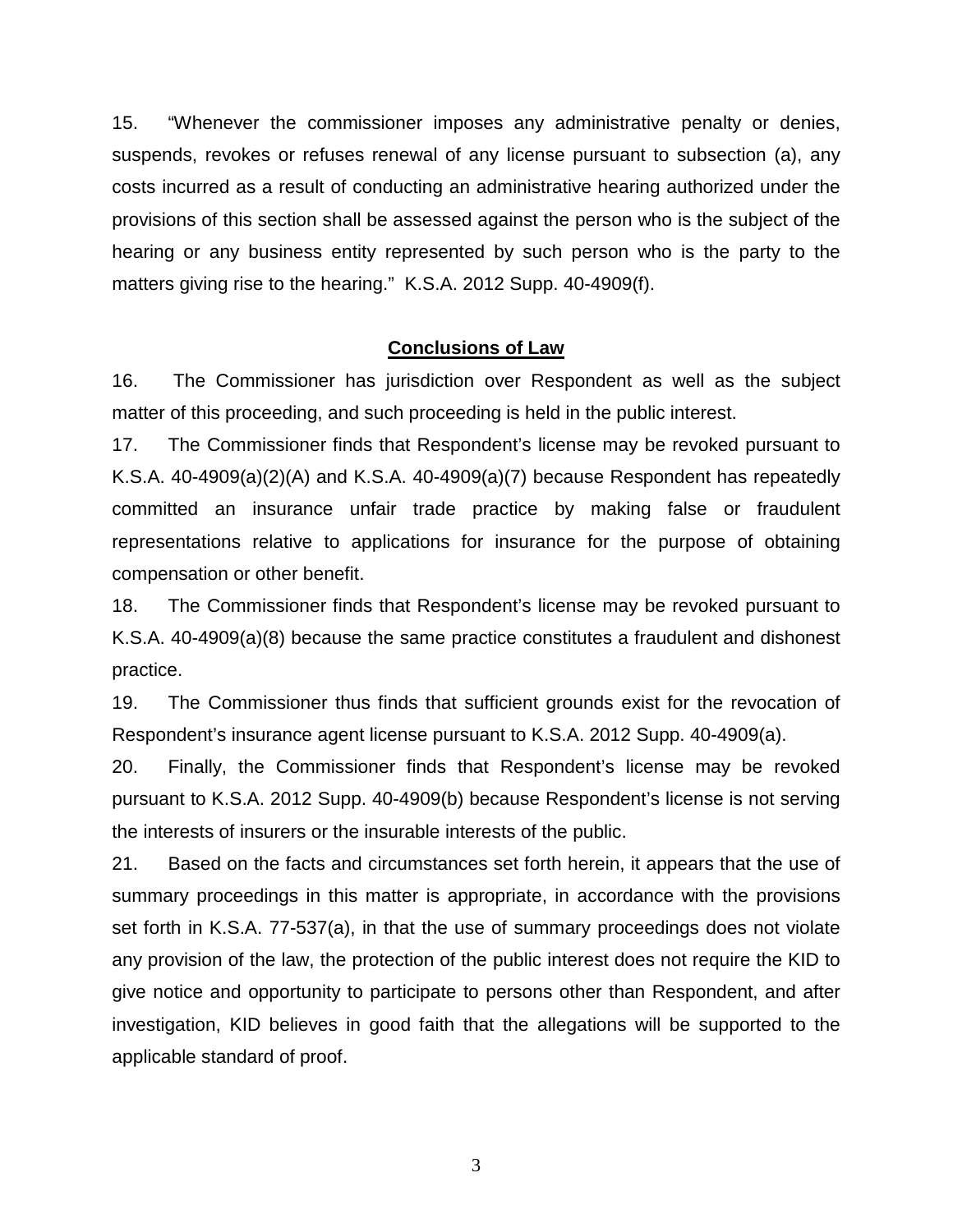### **Policy to be Served**

Before issuing an insurance agent license, the Commissioner must determine that the applicant is qualified and has not committed any act that would be grounds for denial, suspension, or revocation. K.S.A. 40-4905(b). Further, the Commissioner may revoke any license issued under the Insurance Agents Licensing Act if the Commissioner finds that the interests of the insurer or the insurable interests of the public are not properly served under the license. The following action is appropriate to promote the security and integrity of the insurance business and protect insurance consumers by licensing, or continuing to license, persons or entities to sell, solicit, or negotiate insurance in the State of Kansas only if their conduct indicates they are both qualified and trustworthy.

**THE COMMISSIONER OF INSURANCE THEREFORE ORDERS** that the Kansas nonresident insurance agent's license of **GULZAR SUTERIA** is hereby **REVOKED** and **GULZAR SUTERIA** shall **CEASE and DESIST** from the sale, solicitation, or negotiation of insurance, doing any act toward the sale, solicitation, or negotiation of insurance, and/or receiving compensation deriving from the sale, solicitation, or negotiation of insurance in Kansas or on Kansas risks through business conducted on and after the effective date of this order.

**It is further ordered**, pursuant to KSA 77-415(b)(2)(A), that this order is designated by KID as precedent.

## **IT IS SO ORDERED THIS \_\_24th\_\_ DAY OF SEPTEMBER 2013, IN THE CITY OF TOPEKA, COUNTY OF SHAWNEE, STATE OF KANSAS.**



\_/s/ Sandy Praeger\_\_\_\_\_\_\_\_\_\_\_\_\_\_\_\_ Sandy Praeger Commissioner of Insurance

BY:

 $\_\mathsf{/S}/$  John Wine $\_\_$ John Wine General Counsel